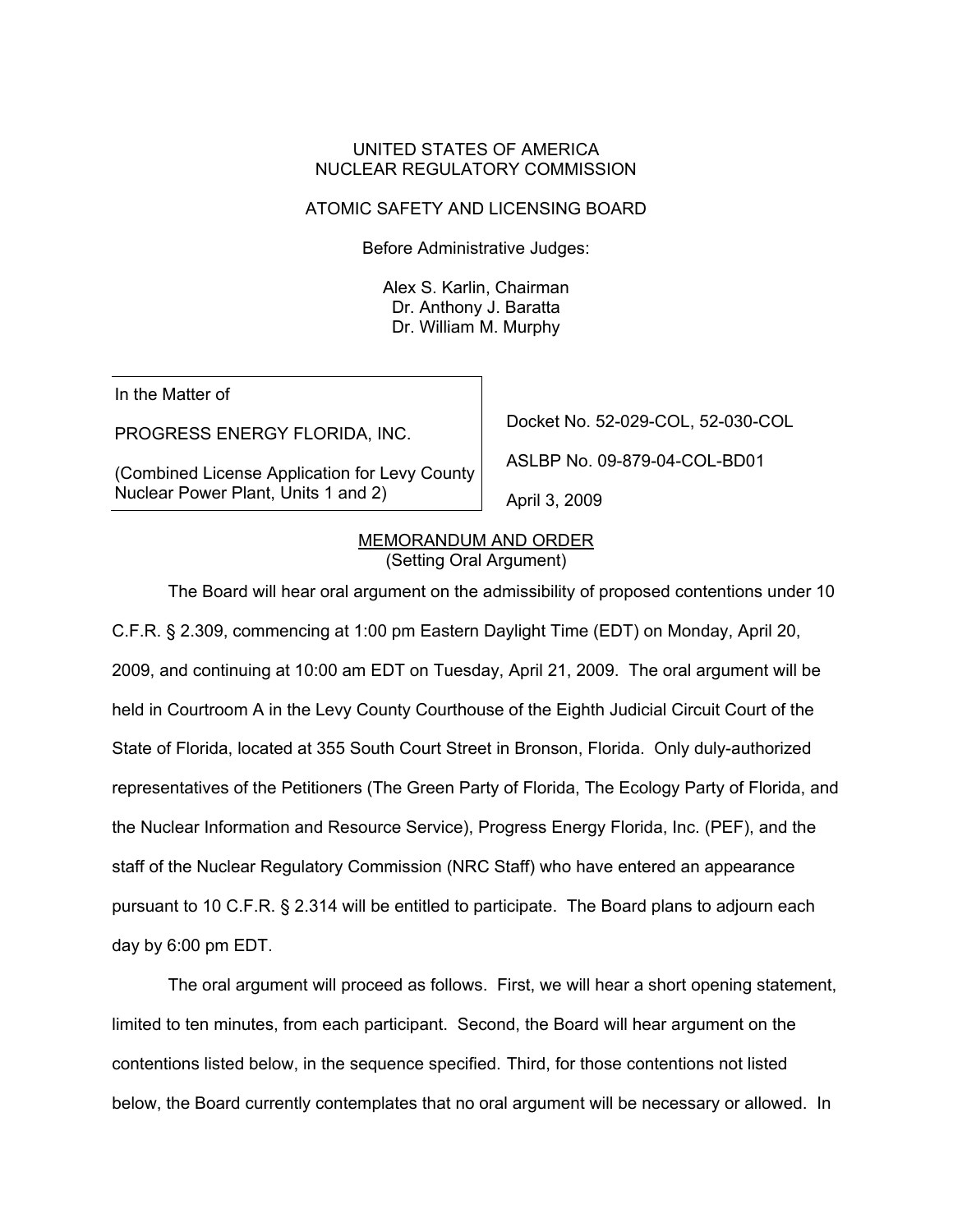addition, the Board currently contemplates that it will not need to hear oral argument on the standing of the Petitioners.<sup>1</sup> Fourth, we will entertain a short closing statement, limited to five minutes, from each participant. The sequence will be as follows:

- 1. Call to order, introductory remarks.
- 2. Opening statements.
- 3. Contention 4 (all parts).
- 4. Contention 3.
- 5. Contention 5.
- 6. Contentions 6 and 12 combined.
- 7. Contentions 7 and 8 combined.
- 8. Contentions 9-11 and 4(o) combined.
- 9. Closing statements.
- 10. Adjourn.

-

For each contention (or group of contentions) listed above, Petitioners (collectively) will have a total of twenty minutes, PEF will have fifteen minutes, and the NRC Staff will have ten minutes. Five minutes of the Petitioners' time will be reserved for rebuttal, unless, at the outset of argument on that contention, the Petitioners choose an alternative allocation (up to a maximum of ten minutes rebuttal). All time periods include the time for responding to questions from the Board. The only exception to the foregoing is Contention 4. Given the substantial number of subparts to Contention 4, the Board is allocating two hours to this contention. Petitioners will have a total of fifty minutes. PEF will have fifty minutes and the NRC Staff will

 $<sup>1</sup>$  Regardless of the listing of specific contentions for argument, the participants should be</sup> prepared to answer questions on all contentions and issues, including those not specifically listed in this Order and those on which the Board currently does not contemplate oral argument or questions.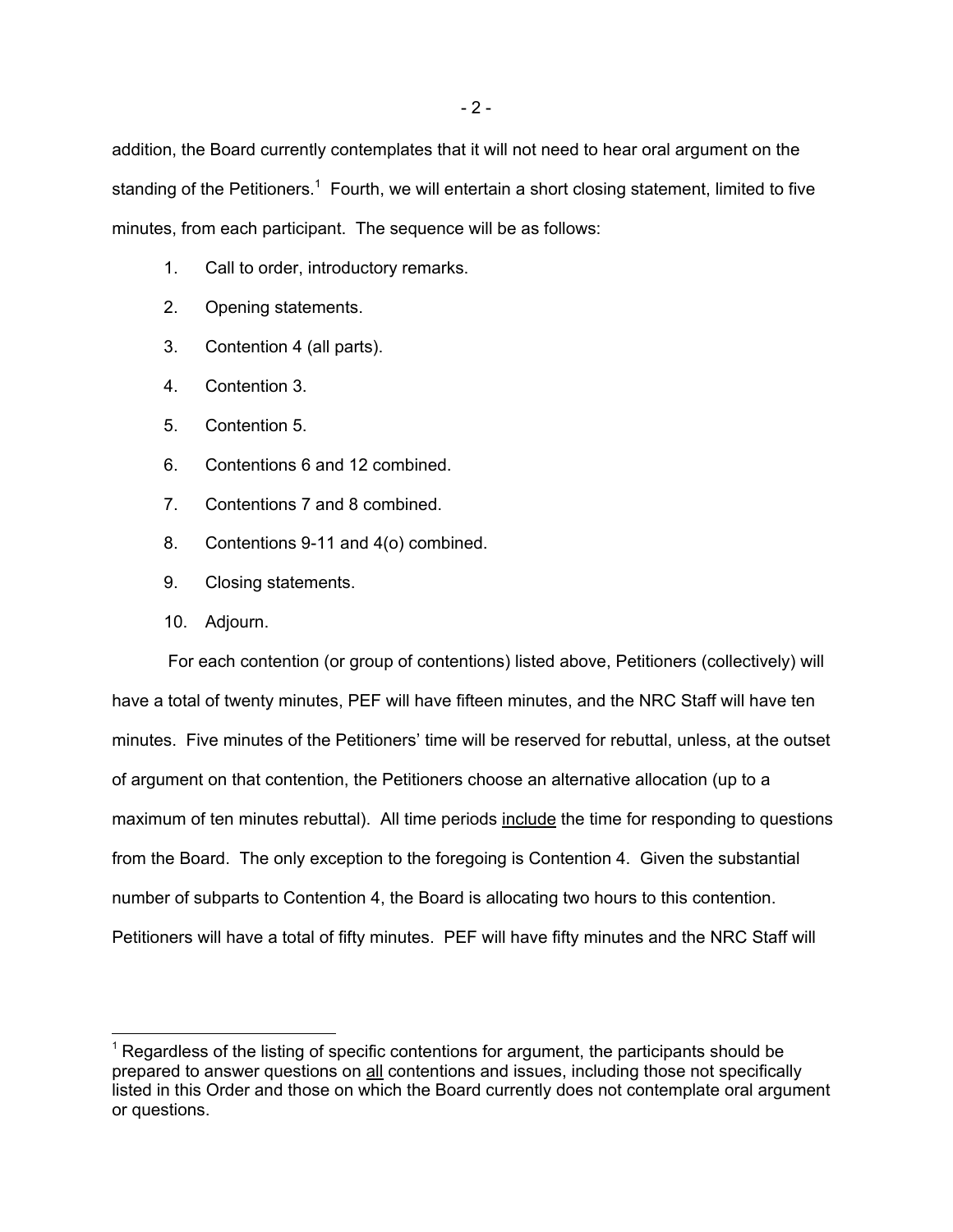have twenty minutes. Twenty minutes of the Petitioners' time will be reserved for rebuttal, unless the Petitioners choose an alternative allocation.

 In formulating their arguments, participants should keep in mind that the Board will have read their pleadings. Participants should focus on the critical points in controversy, as those issues have emerged in the pleadings. The main purpose of the oral argument is to allow the Board to clarify its understanding of legal and factual points to assist it in deciding the issues presented by the pleadings. Thus, the participants should expect that their oral argument will be interspersed with frequent questions from the Board. Such questioning is part of, and does not expand, a participant's allotted time. Therefore, the parties' oral arguments should be kept short, and the parties should not expect that they will have the entire time for prepared argument.

 Given that the sole purpose of this proceeding is to evaluate the admissibility of the contentions and the legal issues presented in the participants' pleadings, oral argument will only be heard from the representatives of the participants. However, members of the public and representatives of the media are welcome to attend and observe this proceeding. As this is an adjudicatory proceeding, the Board intends to conduct an orderly hearing. Signs, banners, posters, and displays are prohibited in accordance with NRC policy. See Procedures for Providing Security Support for NRC Public Meetings/Hearings, 66 Fed. Reg. 31,719 (June 12, 2001). All interested persons should arrive at least fifteen minutes early so as to allow sufficient time to pass through security screening.

 Oral limited appearance statements in accord with 10 C.F.R. § 2.315(a) will not be heard at this time. If contentions are ultimately admitted, then the Board may hear oral limited appearance statements regarding those contentions at a later date. In the interim, interested individuals may submit written limited appearance statements related to the issues in this proceeding. Such written statements may be submitted at any time and should be sent either

- 3 -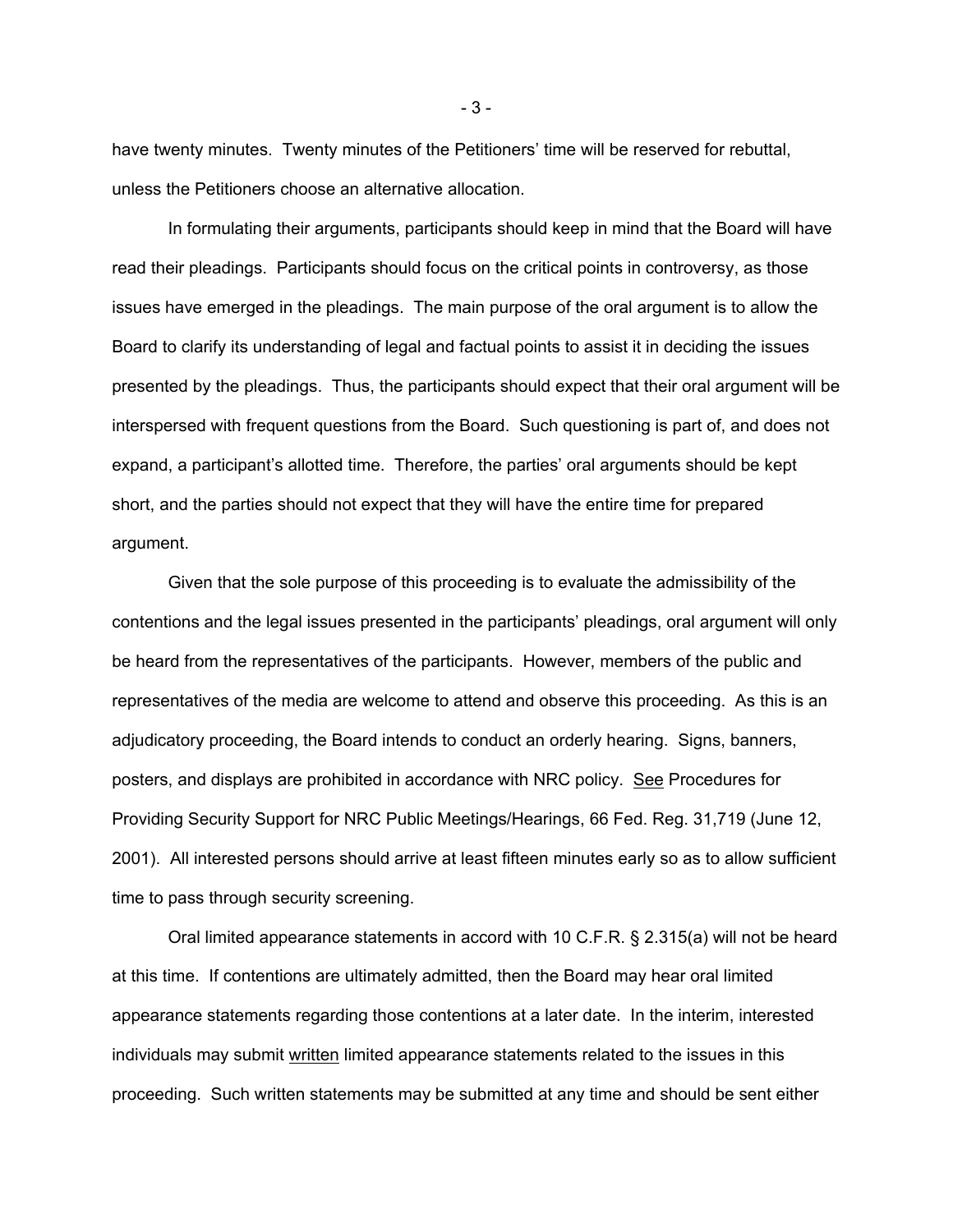by (1) mail to the Office of the Secretary, U.S. Nuclear Regulatory Commission, Washington, D.C. 20555-0001, Attention: Rulemakings and Adjudications Staff, with a copy to the Chairman of this Licensing Board at Mail Stop T-3E15, Atomic Safety and Licensing Board Panel, U.S. Nuclear Regulatory Commission, Washington, D.C. 20555-0001; (2) e-mail to the Office of the Secretary at hearingdocket@nrc.gov, with a copy to this Board (c/o Megan Wright, megan.wright@nrc.gov); or (3) fax to the Office of the Secretary at 301-415-1101 (facsimile verification number: 301-415-1966), with a copy to the Board (c/o Megan Wright) at 301-415- 5599 (facsimile verification number: 301-415-7550).

It is so ORDERED.

 FOR THE ATOMIC SAFETY AND LICENSING BOARD<sup>2</sup>

*/RA/*

Alex S. Karlin ADMINISTRATIVE JUDGE

\_\_\_\_\_\_\_\_\_\_\_\_\_\_\_\_\_\_\_\_\_\_\_\_\_\_\_\_

Rockville, Maryland April 3, 2009

 $\overline{a}$ 

 $2$  Copies of this order were sent this date by Internet e-mail transmission to counsel or a representative for (1) Progress Energy Florida, Inc.; (2) Nuclear Information and Resource Service, The Green Party of Florida and The Ecology Party of Florida; and (3) the NRC Staff.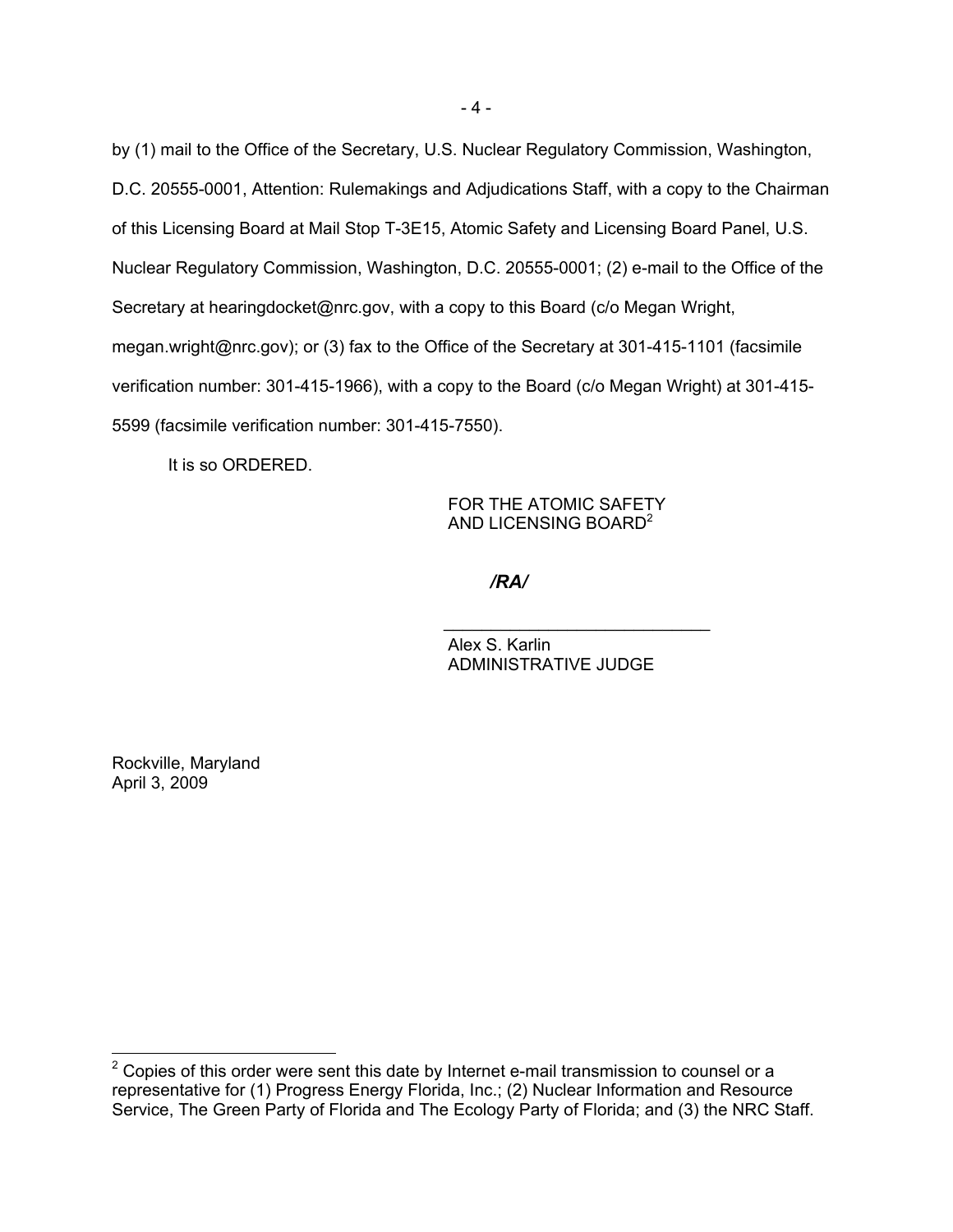## UNITED STATES OF AMERICA NUCLEAR REGULATORY COMMISSION

In the Matter of )

PROGRESS ENERGY FLORIDA, INC.  $\qquad \qquad$  Docket Nos. 52-029-COL

 $)$ 

 $)$ 

(Levy County Nuclear Power Plant Units  $1$  and  $2$ )

) and 52-030-COL

(Combined License) )

# CERTIFICATE OF SERVICE

I hereby certify that copies of the foregoing LB MEMORANDUM AND ORDER (SETTING ORAL ARGUMENT) have been served upon the following persons by Electronic Information Exchange.

Office of Commission Appellate **Adiudication** U.S. Nuclear Regulatory Commission Mail Stop: O-16C1 Washington, DC 20555-0001 E-mail: ocaamail@nrc.gov

Atomic Safety and Licensing Board Panel U.S. Nuclear Regulatory Commission Mail Stop T-3F23 Washington, DC 20555-0001

Alex S. Karlin, Chair Administrative Judge E-mail: ask2@nrc.gov

Anthony J. Baratta Administrative Judge E-mail: ajb5@nrc.gov

William M. Murphy Administrative Judge E-mail: William.murphy@nrc.gov

Megan Wright, Law Clerk E-mail: megan.wright@nrc.gov Office of the Secretary of the Commission U.S. Nuclear Regulatory Commission Mail Stop O-16C1 Washington, DC 20555-0001 Hearing Docket E-mail: hearingdocket@nrc.gov

Pillsbury, Winthrop, Shaw, Pittman, LLP 2300 N. Street, N.W. Washington, DC 20037-1122 Counsel for Progress Energy Florida, Inc. John H. O'Neill, Esq. Robert B. Haemer, Esq. Ambrea Watts, Esq. Alison Crane, Esq. Michael G. Lepre, Esq. Blake J. Nelson, Esq. Jason P. Parker, Esq. Stefanie M. Nelson, Esq. E-mail: john.o'neill@pillsburylaw.com robert.haemer@pillsburylaw.com; ambrea.watts@pillslburylaw.com alison.crane@pillsburylaw.com michael.lepre@pillsburylaw.com blake.nelson@pillsburylaw.com jason.parker@pillsburylaw.com stefanie.nelson@pillsburylaw.com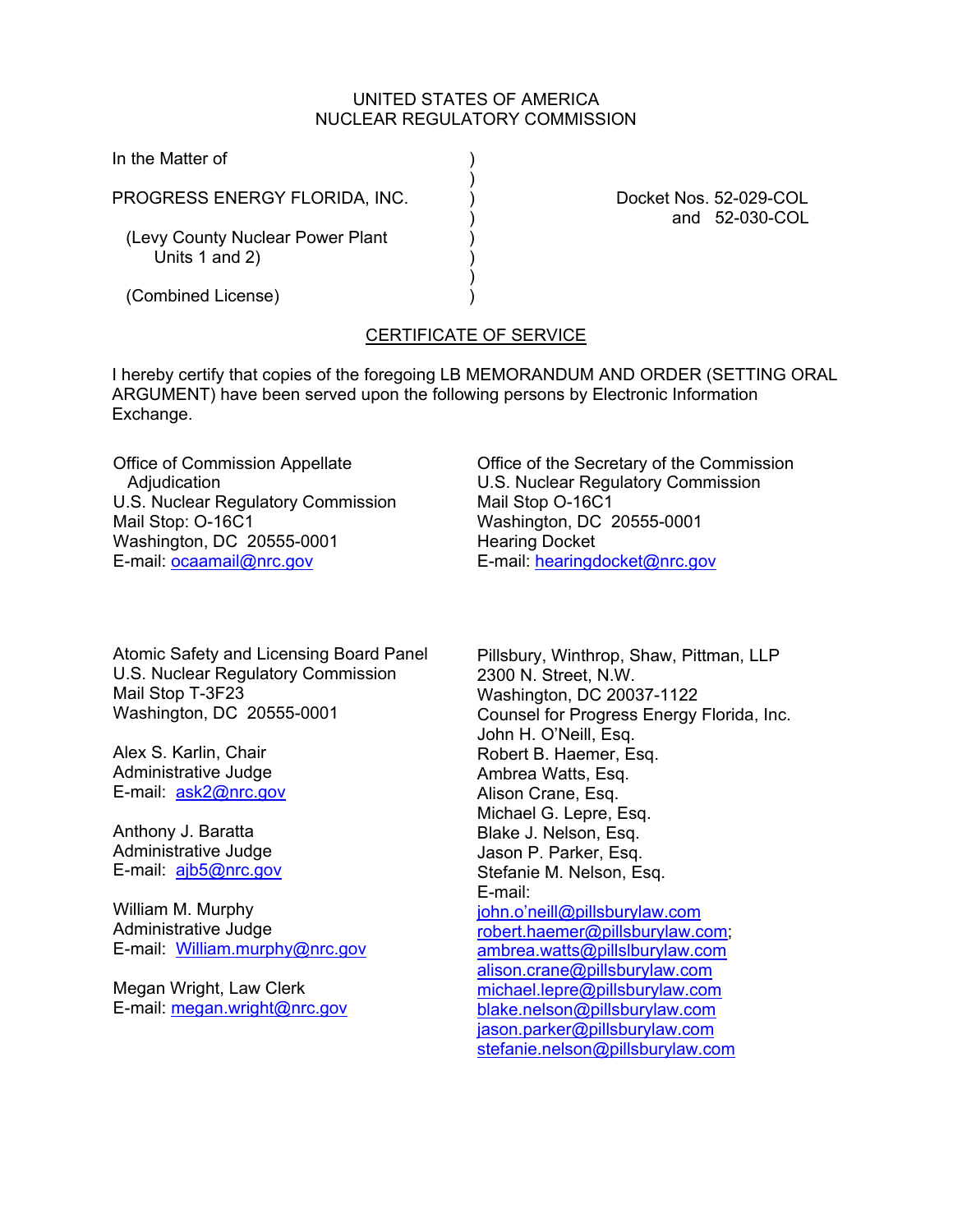Docket Nos. 52-029-COL and 52-030-COL LB MEMORANDUM AND ORDER (SETTING ORAL ARGUMENT)

Office of the General Counsel U.S. Nuclear Regulatory Commission Mail Stop O-15D21 Washington, DC 20555-0001 Kathryn L. Winsberg, Esq. Sara Brock, Esq. Jody Martin, Esq. Laura Goldin, Esq. Michael Spencer, Esq. Joseph Gilman, Paralegal E-mail: kathryn.winsberg@nrc.gov seb2@nrc.gov jcm5@nrc.gov laura.goldin@nrc.gov michael.spencer@nrc.gov jsg1@nrc.gov

Nuclear Information & Resource Service P.O. Box 7586 Asheville, NC 28802 Mary Olson, NIRS Southeast Regional Coordinator E-mail: nirs@main.nc.us

OGC Mail Center : OGCMailCenter@nrc.gov

Alachua County Green Party, Green Party of Florida P.O. Box 190 Alachua, FL Michael Canney, Co-Chair E-mail: alachuagreen@windstream.net

Eckert Seamans Cherin & Mellott, LLC 600 Grant Street, 44<sup>th</sup> Floor Pittsburg, PA 15219 Counsel for Westinghouse Electric Co., LLC Barton Z. Cowan, Esq. E-mail: teribart61@aol.com

State of Florida Department of Environmental Protection, Office of Siting 3900 Commonwealth Blvd., MS 35 Tallahassee, FL 32399-3000 Michael Halpin, Program Administrator Toni L. Sturtevant, Esq. E-mail: Mike.halpin@dep.state.fl.us E-mail: toni.sturteveant@dep.state.fl.us

Nuclear Information Resource Service 6390 Carroll Avenue, #340 Takoma Park, MD 20912 Michael Mariotte, Executive Director E-mail: nirsnet@nirs.org

Ecology Party of Florida 641 SW 6 Avenue Ft. Lauderdale, FL 33315 Cara Campbell, Chair E-mail: levynuke@ecologyparty.org